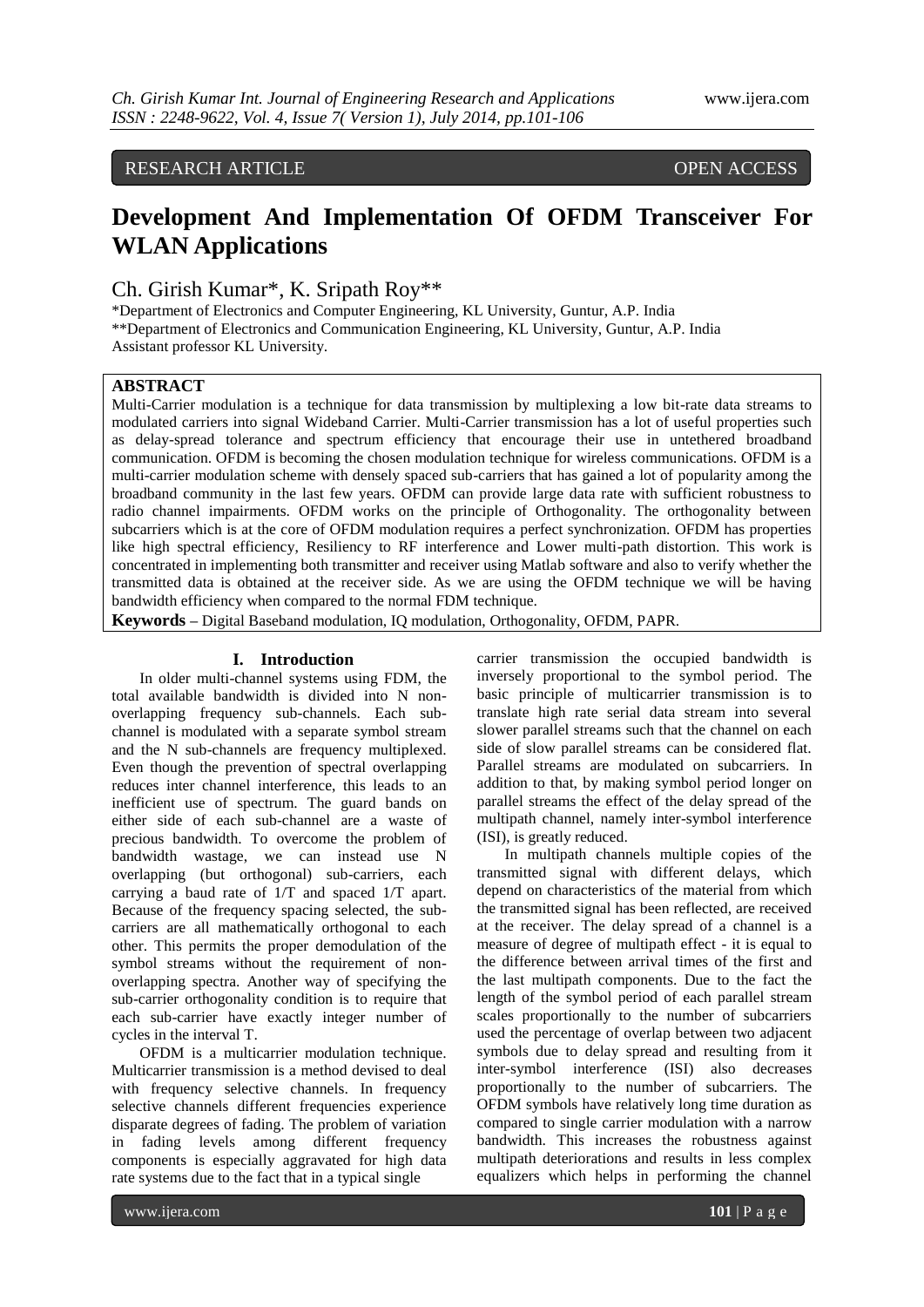equalization easily in the frequency domain through a bank of one-tap multipliers. The main advantage of using OFDM system is to increase the robustness against frequency selective fading or narrowband interference. Due to its advantageous features (like high data transmission rate, high bandwidth efficiency, robustness against multi-path fading and less complex equalizer), the OFDM has also been adopted as a major data transmission technique by many wireless communication standards. In spite of several advantageous features, the OFDM systems have two major concerns i.e. high PAPR of transmitted signal and synchronization (timing and frequency) at the receiver. The effects of all these issues are appearing in the form of inter-carrier and inter-symbol interference.

# **II. Digital Baseband modulation**

The move to digital modulation provides more information capacity, compatibility with digital data services, higher data security, better quality communications, and quicker system availability. Developers of communications systems face these constraints:

- Available bandwidth
- Permissible power
- Inherent noise level of the system

The RF spectrum must be shared, yet every day there are more users for that spectrum as demand for communications services increases. Digital modulation schemes have greater capacity to convey large amounts of information than analog modulation schemes. There is a fundamental tradeoff in communication systems. Simple hardware can be used in transmitters and receivers to communicate information. However, this uses a lot of spectrum which limits the number of users. Alternatively, more complex transmitters and receivers can be used to transmit the same information over less bandwidth. The transition to more and more spectrally efficient transmission techniques requires more and more complex hardware. Complex hardware is difficult to design, test, and build. This tradeoff exists whether communication is over air or wire, analog or digital. In digital communication systems, the source to be transmitted is discrete both in time and amplitude. Digital information carrying signals must be first converted to an analog waveform prior to transmission. At the receiving end, analog signals are converted back to a digital format before presentation to the end user. The conversion process at the transmitting end is known as modulation. The receiving end is known as demodulation or detection [1].



Fig 3: Polar to rectangular form

In digital communications, modulation is often expressed in terms of I and Q. This is a rectangular representation of the polar diagram. On a polar diagram, the I axis lies on the zero degree phase reference, and the Q axis is rotated by 90 degrees. The signal vector's projection onto the I axis is its "I" component and the projection onto the Q axis is its "Q" component [1].

#### **3.1 Why use I and Q**

Digital modulation is easy to accomplish with I/Q modulators. Most digital modulation maps the data to a number of discrete points on the I/Q plane. These are known as constellation points. As the signal moves from one point to another, simultaneous amplitude and phase modulation usually results. To accomplish this with an amplitude modulator and a phase modulator is difficult and complex. It is also impossible with a conventional phase modulator. The signal may, in principle, circle the origin in one direction forever, necessitating infinite phase shifting capability. Alternatively, simultaneous AM and Phase Modulation is easy with an I/Q modulator. The I and Q control signals are bounded, but infinite phase wrap is possible by properly phasing the I and *Q* signals [1].

# **3.1. I and Q in a Radio Transmitter**

I/Q diagrams are particularly useful because they mirror the way most digital communications signals are created using an I/Q modulator. In the transmitter, I and Q signals are mixed with the same local oscillator (LO). A 90 degree phase shifter is placed in one of the LO paths. Signals that are separated by 90 degrees are also known as being orthogonal to each other or in quadrature. Signals that are in quadrature do not interfere with each other. They are two independent components of the signal [1].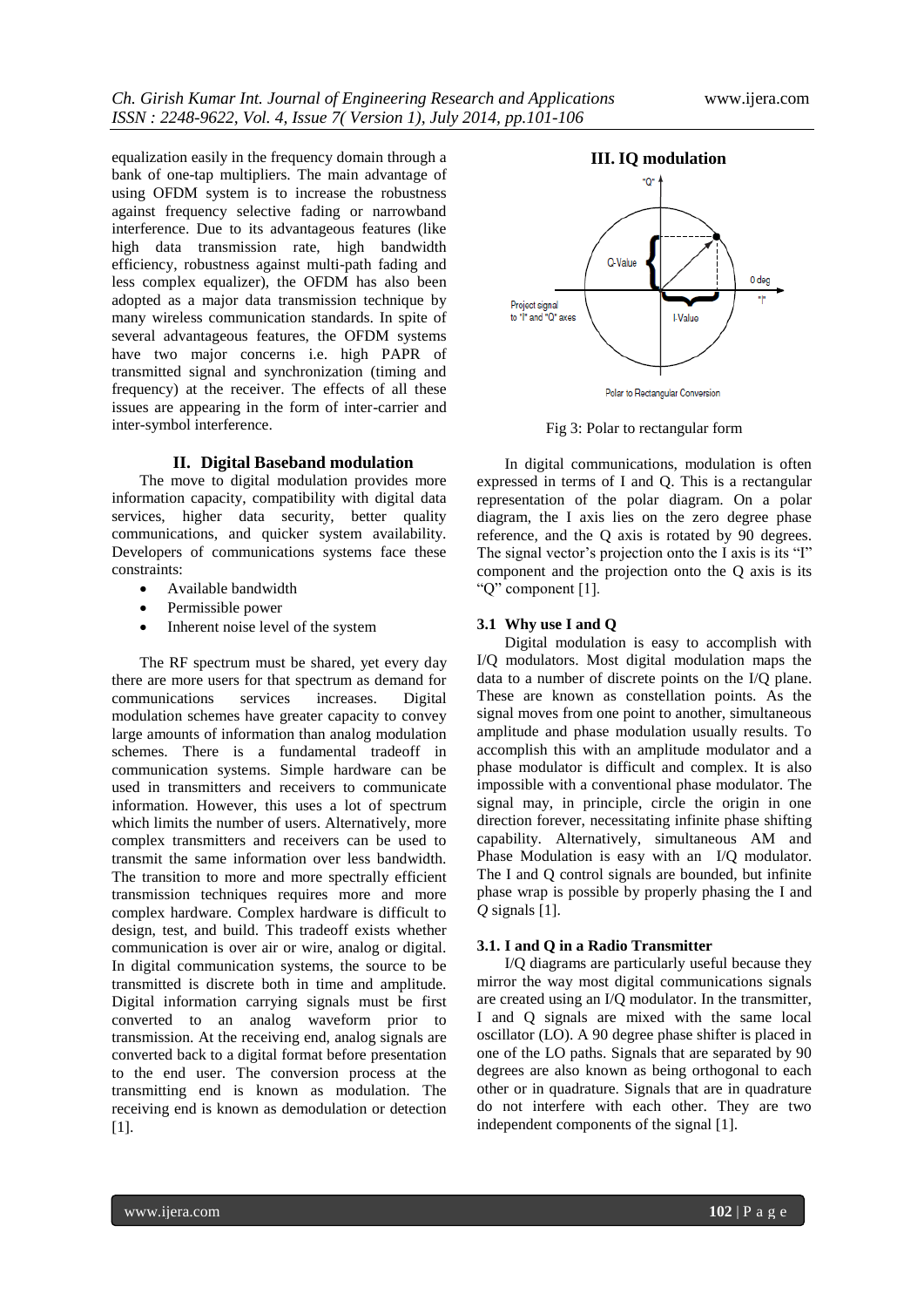

When recombined, they are summed to a composite output signal. There are two independent signals in *I* and *Q* that can be sent and received with simple circuits. This simplifies the design of digital radios. The main advantage of *I/Q* modulation is the symmetric ease of combining independent signal components into a single composite signal and later splitting such a composite signal into its independent component parts [1].

# **3.3 I and Q in a Radio Receiver**

The composite signal with magnitude and phase (or *I* and *Q*) information arrives at the receiver input. The input signal is mixed with the local oscillator signal at the carrier frequency in two forms. One is at an arbitrary zero phase. The other has a 90 degree phase shift. The composite input signal (in terms of magnitude and phase) is thus broken into an in-phase, *I*, and a quadrature, *Q*, component. These two components of the signal are independent and orthogonal. One can be changed without affecting the other. Normally, information cannot be plotted in a polar format and reinterpreted as rectangular values without doing a polar-to-rectangular conversion. This conversion is exactly what is done by the in-phase and quadrature mixing processes in a digital radio. A local oscillator, phase shifter, and two mixers can perform the conversion accurately and efficiently [1].



#### **IV. Orthogonality**

Signals are orthogonal if they are mutually independent of each other. Orthogonality is a property that allows multiple information signals to be transmitted perfectly over a common channel and detected, without interference. Loss of orthogonality results in blurring between these information signals

and degradation in communications. Many common multiplexing schemes are inherently orthogonal. Time Division Multiplexing (TDM) allows transmission of multiple information signals over a single channel by assigning unique time slots to each separate information signal. During each time slot only the signal from a single source is transmitted preventing any interference between the multiple information sources. Because of this TDM is orthogonal in nature. In the frequency domain most FDM systems are orthogonal as each of the separate transmission signals are well spaced out in frequency preventing interference. Although these methods are orthogonal the term OFDM has been reserved for a special form of FDM. The subcarriers in an OFDM signal are spaced as close as is theoretically possible while maintain orthogonality between them. The subcarriers in an OFDM signal are spaced as close as is theoretically possible while maintain orthogonality between them. OFDM achieves orthogonality in the frequency domain by allocating each of the separate information signals onto different subcarriers. OFDM signals are made up from a sum of sinusoids, with each corresponding to a subcarrier. The baseband frequency of each subcarrier is chosen to be an integer multiple of the inverse of the symbol time, resulting in all subcarriers having an integer number of cycles per symbol [2]. As a consequence the subcarriers are orthogonal to each other. If any two different functions within the set are multiplied, and integrated over a symbol period, the result is zero, for orthogonal functions. Another way of thinking of this is that if we look at a matched receiver for one of the orthogonal functions, a subcarrier in the case of OFDM, then the receiver will only see the result for that function. The results from all other functions in

the set integrate to zero, and thus have no effect. The definition of orthogonality was given in [3] as

 $[\text{Cos}(2\text{pifit})^* \text{cos}(2\text{pifit})]$ dt =  $\delta$ (n-m) ---4.1

Where  $\delta$ (n-m) is a Dirac-Delta function

In OFDM modulation, the subcarrier frequency fn is defined as

| $fn = n\Delta f$ ,                                  | $------(4.2)$ |
|-----------------------------------------------------|---------------|
| Where $\Delta f = f_s/N = 1/NT$                     | $------(4.3)$ |
| Here $fs=1/T$ is the entire bandwidth, and N is the |               |
| number of subcarriers.                              |               |

Substituting Eq.4.2 and Eq.4.3 in Eq.4.1, Orthogonality can easily be justified.

# **V. OFDM Basics**

It is worth mentioning that OFDM is a special class of Multicarrier modulation. OFDM data are generated by taking symbols in the spectral space using encoding techniques such as *M*-PSK, QAM, etc., and convert the spectra to time domain by the Inverse Discrete Fourier Transform (IDFT). Inverse Fast Fourier Transform (IFFT) is more cost effective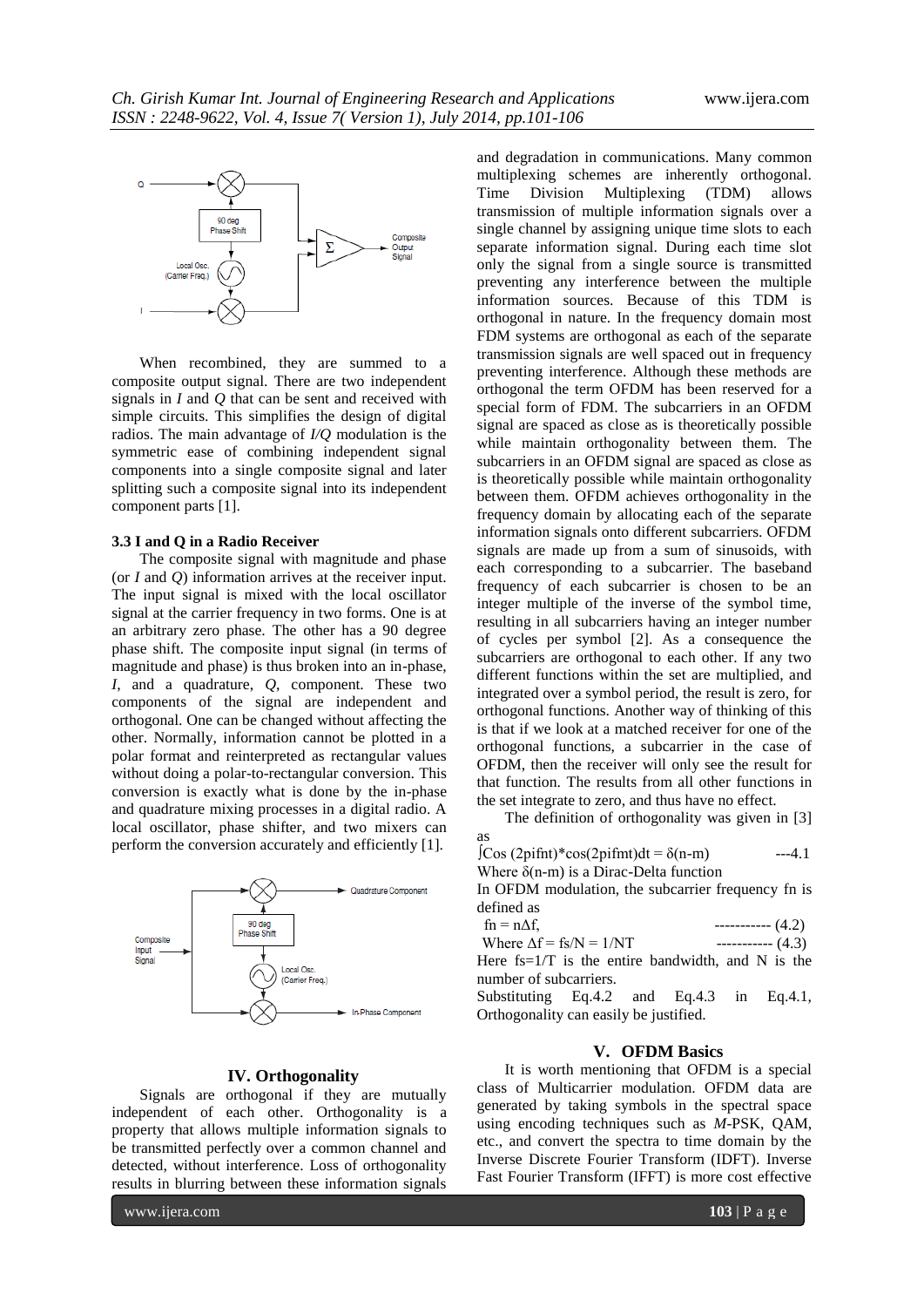to implement, it is usually used instead [4]. Once the OFDM data are modulated to time signal, all carriers transmit in parallel to fully occupy the available frequency bandwidth [5]. During modulation, OFDM symbols are typically divided into frames, so that the data will be modulated frame by frame. Long symbol periods diminish probably leads to have inter-symbol interference (ISI). To make ISI nearly eliminated, a cyclic extension (or cyclic prefix) is added to each symbol period. An exact copy of a fraction of the cycle, typically 25% of the cycle, taken from the end is added to the front.

## **5.1 OFDM System Design**

OFDM system design, as in any other system design, involves a lot of tradeoffs' and conflicting requirements. The following are the most important design parameters of an OFDM system. The following parameters could be a part of a general OFDM system specification [6].

- Bit Rate required for the system.
- Bandwidth available.
- BER requirements. (Power efficiency).
- RMS delay spread of the channel.

#### **5.2 OFDM Transmitter**



An OFDM carrier signal is the sum of a number of orthogonal sub-carriers, with baseband data on each sub-carrier being independently modulated commonly using some type of quadrature amplitude modulation (QAM) or phase-shift keying (PSK). This composite baseband signal is typically used to modulate a main RF carrier. S[n] is a serial stream of binary digits. By inverse multiplexing, these are first demultiplexed into parallel streams, and each one mapped to a (possibly complex) symbol stream using some modulation constellation (QAM, PSK, etc.). Note that the constellations may be different, so some streams may carry a higher bit-rate than others.

An inverse FFT is computed on each set of symbols, giving a set of complex time-domain samples. These samples are then quadrature-mixed to pass band in the standard way. The real and imaginary components are first converted to the analogue domain using digital-to-analogue converters (DACs); the analogue signals are then used to modulate cosine and sine waves at the carrier

frequency, fc, respectively. These signals are then summed to give the transmission signal, s[t] [7].

#### **5.3 OFDM Receiver**



The receiver picks up the signal r (t), which is then quadrature-mixed down to baseband using cosine and sine waves at the carrier frequency. This also creates signals centered on 2fc, so low-pass filters are used to reject these. The baseband signals are then sampled and digitized using analog-to-digital converters (ADCs), and a forward FFT is used to convert back to the frequency domain. This returns parallel streams, each of which is converted to a binary stream using an appropriate symbol detector. These streams are then re-combined into a serial stream,  $\hat{S}$  (n), which is an estimate of the original binary stream at the transmitter [7].

# **VI. Mathematical description**

If sub-carriers are used, and each sub-carrier is modulated using M alternative symbols, the OFDM symbol alphabet consists of  $M^N$  combined symbols. The low-pass equivalent OFDM signal is expressed in [7] as:

$$
v(t) = \sum_{k=0}^{N-1} Xke^{j2pikt}/T, \ 0 \le t < T, \qquad \dots 6.1
$$

Where {Xk} are the data symbols, is the number of sub-carriers, and is the OFDM symbol time. The subcarrier spacing 1/T of makes them orthogonal over each symbol period; this property is expressed as:

$$
1/T \int_0^T \left(e^{j2pikt}/T\right) * (e^{j2pik2t}/T) dt \qquad \qquad ...(3)
$$

$$
1/T \int_0^T \frac{e^{j2pi(k^2 - k1)t}}{T} dt = \delta k 1 k 2
$$
 0.6.3

Where (.)\* denotes the complex conjugate operator and is the Kronecker delta.

To avoid inter-symbol interference in multipath fading channels, a guard interval of length Tg is inserted prior to the OFDM block. During this interval, a cyclic prefix is transmitted such that the signal in the interval  $-Tg \le t < 0$  equals the signal in the interval  $(T - Tg) \le t < T$ . The OFDM signal with cyclic prefix is thus:

$$
\mathbf{v}(\mathbf{t}) = \sum_{k=0}^{N-1} X k e^{j2pikt} / T, \ -Tg \le t < T, \ \ldots 6.4
$$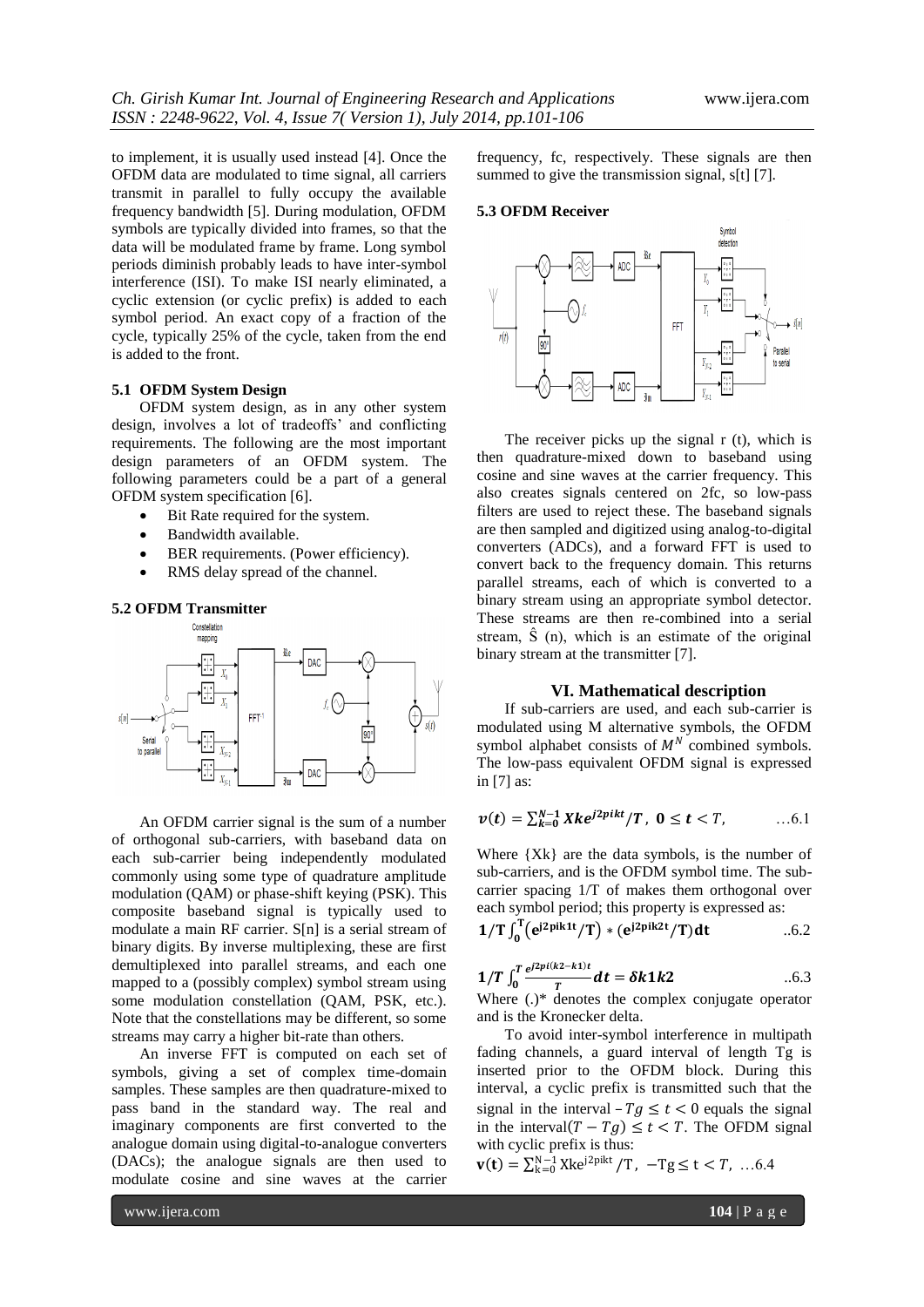The low-pass signal above can be either real or complex-valued. Real-valued low-pass equivalent signals are typically transmitted at baseband wire line applications such as DSL use this approach. For wireless applications, the low-pass signal is typically complex-valued; in which case, the transmitted signal is up-converted to a carrier frequency fc. In general, the transmitted signal can be represented as:  $s(t) = K{v(t)e^{\wedge}j2pi fct} ... 6.5$  $= \sum_{k=0}^{N-1} |Xk| \cos k2pi \int f c + \frac{k}{\pi}$  $_{k=0}^{N-1} |Xk| \cos k[2pi \left[ f c + \frac{k}{T} \right] t + \arg[Xk]) \dots 6.6$ 





signal





www.ijera.com **105** | P a g e